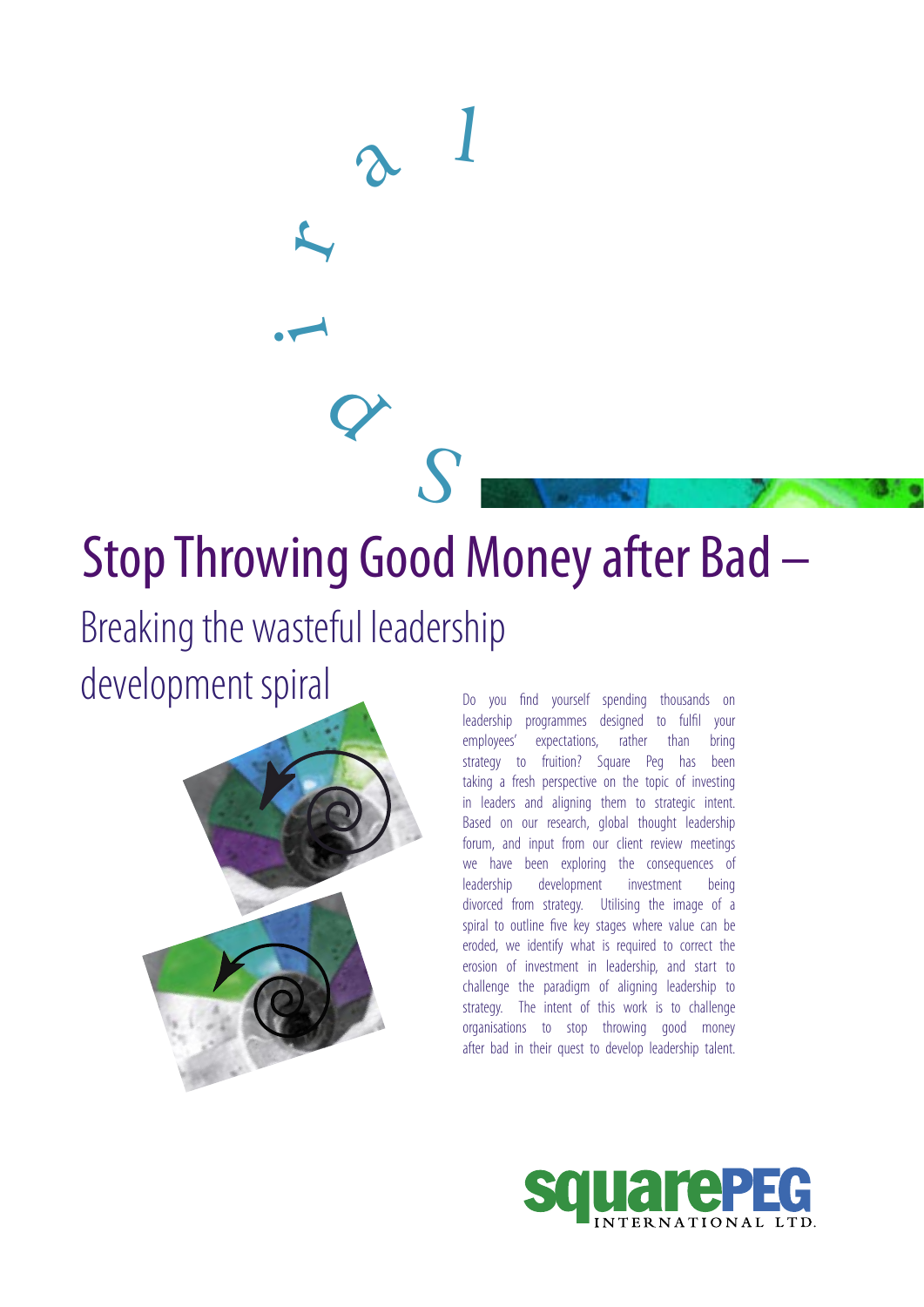

## Leadership development that builds value

So why is more research on leadership development relevant now? The issue has been around for ages but with the baby-boomers about to retire, increasingly onerous demands on corporate leaders and a whole industry focused on it, the problem of how to ensure leadership quality as efficiently as possible remains a priority for many. Our focus is on preparing individuals to lead organisations and not on the development of technical leadership skills. We believe that in this context people are needlessly looking for ever more complex solutions to the issue. The aim of this article is to cut through that complexity and to provide a frank, simple but, we believe, powerful foundation for leadership development that builds rather than erodes organisational value.

## **Our Hypothesis:** The Wasteful Leadership Development Spiral

Our work on this theme is based on a three-pronged hypothesis:

- **1.** Firstly, a number of self-perpetuating factors can combine to make leadership development investment a wasteful spiral of activity – Square Peg research confirms the nature and ex tent of some of these factors.
- **2.** However, the downward spiral can be broken our findings suggest some ways to make that happen.
- **3.** Finally, it is possible for the investment of resources in leadership development to positively drive value. We identify the means to create a virtuous circle.

# Our Research

## **I n t e r n a t i o n a l**

Participants in our online survey represented all five continents but importantly, over a quarter described themselves as 'global multinational'. These are the growing ranks of executives who lead cross-border teams on their Blackberries from airport lounges.

### **F r o n t L i n e I n s i g h t**

 The majority (60%) of our survey respondents were executives who have received leadership development - representing real insight into what is valued in the workplace, how current leadership development practice is perceived and what could be done better.

#### **I n d u s t r y D y n a m i c s**

 Given the diversity of stakeholders in leadership quality, participants also included both the organisational gatekeepers and purchasers of leadership development services and the suppliers of those services – allowing us to examine and challenge some of the dynamics at work in the industry.





**2**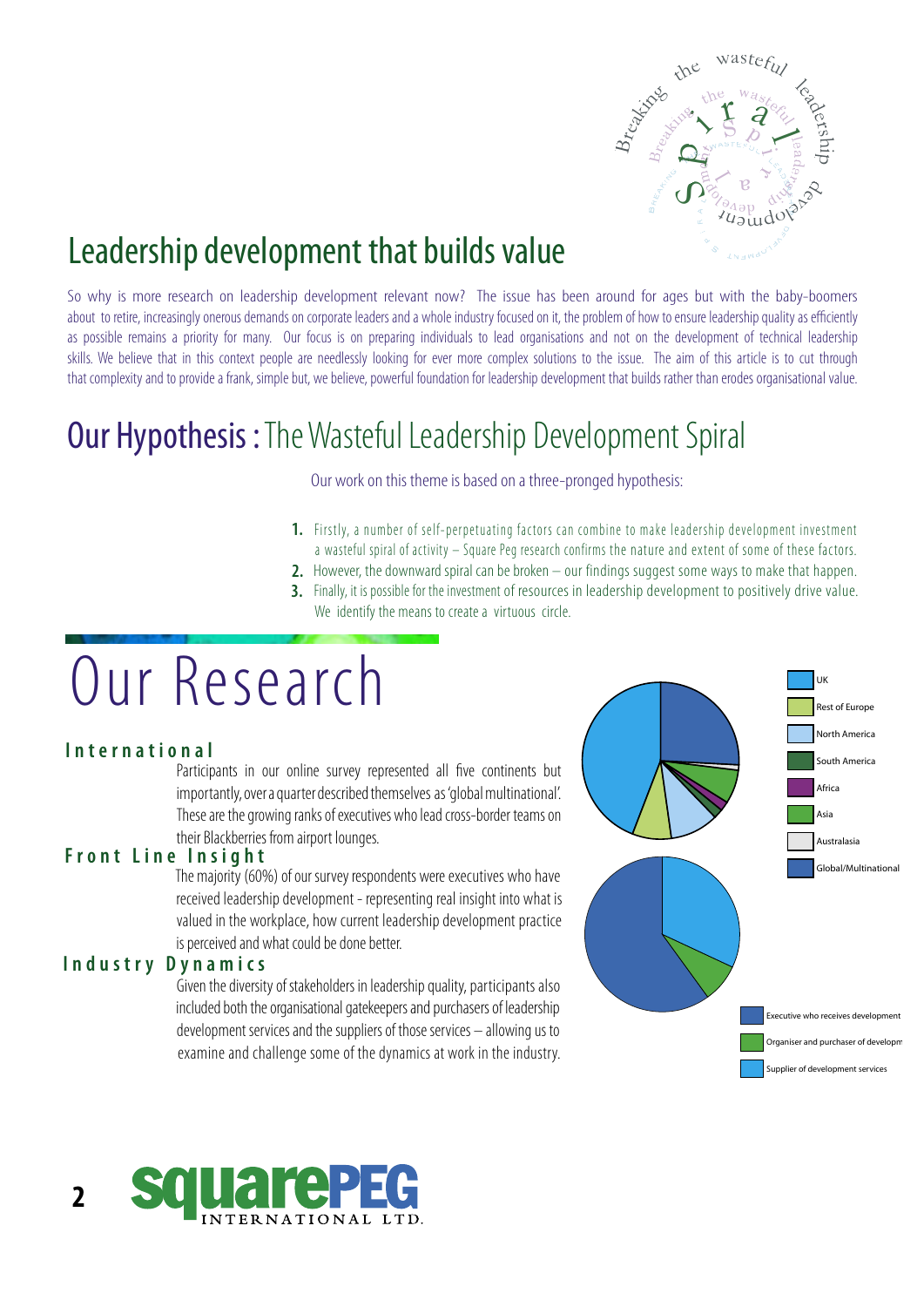# Hypothesis: self-perpetuating factors can combine to make leadership development investment a wasteful spiral of activity when...

## **Wasteful step 1.** Leadership development becomes divorced from strategy

Our research confirms that strategy challenges are frequently not informing leadership development activity and are causing investment to be misdirected. One example of this misalignment: about a third of our respondents felt that 'poor co-ordination across diverse functions, geographies and businesses was the greatest threat to their business yet more than half did not see leadership development addressing this critical issue.

There are many possible causes for a weak link to strategy:



#### **Unclear or inadequately communicated strategy**

 Earlier Square Peg research has highlighted the huge communication and understanding gap that continues to surround strategy in organisations. <sup>1</sup>

**Organisers and purchasers do not understand the strategy**

If the team responsible do not know what the strategy means in terms of the skills and behaviours required for success, then their hands are tied when it comes to building or commissioning something suitable.

#### **The strategy itself might be shifting in response to external factors**

 One organisation we know for instance has been acquired, had production shut down, borne the brunt of new legislation, been a pawn in a political debate and embarked on the acquisition trail, all within a relatively short three year period. Strategy has had to shift so frequently to keep up, that it's no wonder HR are left puzzling what skill-sets may be required from future leaders.

#### **No strategy or strategic paralysis**

 Another organisation we know has been part of a very lengthy takeover battle, in and out of the European competition authorities for well over a year now. In a situation like that there is a danger of a strategy vacuum and rabbit-in-the-headlights paralysis through out the organisation.

While there is a need to align leadership development activity with strategy the link is not always linear or simple.

## **Wasteful step 2.** Leadership development becomes distorted by entitlement demand

 In an environment where the link to strategy is weak or unclear, leadership development may be blown off course either by entitlement demand from individuals or by supplier push. If there is no clear direction guiding the effort then the organisation will have no criteria by which to measure the appropriateness of potential activities. In these circumstances industry fads and individuals' whims may too easily prevail.



## **Entitlement demand**

 Whilst our survey found that organisations are clearly perceived to drive the leadership development effort, each group of respondents (including suppliers and purchasers) tended to overstate their own influence.

 As far as individuals are concerned, it is future aspirations and prospects that make them seek development opportunities. The danger here lies in misalignment between the aspirations of the individual and the needs of the business. Key individuals can start to call the shots – for example holding the organisation to ransom for funding for personal development agendas.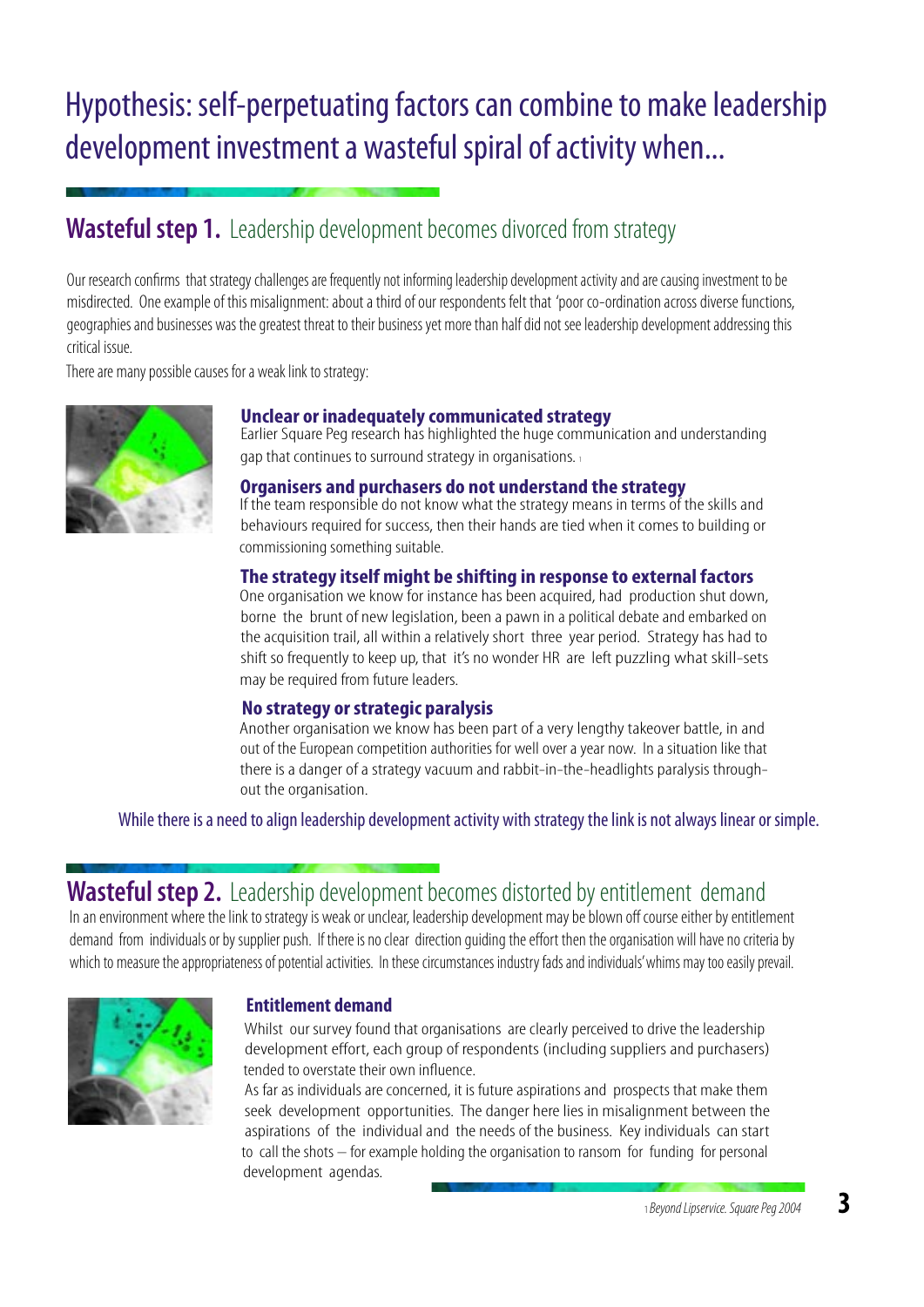

## **Supplier push**

When supplier push prevails, a powerful industry (recent estimates put it at a \$6bn business in the US alone) can wield inappropriate influence over what is provided. Our findings suggest one example around the concept of qualification inflation. Only 3% of the executives surveyed believe individuals are motivated by gaining a leadership development qualification. Three times as many purchasers believe qualifications are a prime motivator (10%), and that figure rises to a full 15% among the suppliers. There is a kind of Chinese Whispers game going on, where, even with the best of intentions, suppliers and purchasers form a skewed view of demand. Though the numbers here are relatively low, that skewed perception is already starting to distort supply and contributing to the wasteful spiral.

What is the result? If it is too hard to link to strategy, leadership development can be distorted and HR can get caught between individuals requesting the course they fancy and suppliers pushing the intervention they have built.

One senior executive we know told us about a programme he had been dragooned onto 'to set a good example' and `create demand for the programme' This course targets attendance by 50 delegates over a twelve month period – an estimated annual cost of some 3⁄4 million dollars – without even considering the opportunity costs of attendance. No doubt the course material was of excellent quality, but the appetite and need for it had not been tested  $-$  a clear case of leadership development getting blown off course.

## **Wasteful step 3.** Leadership development becomes short-term and intervention-heavy

Our research uncovers another disconnect in the timescales required for successful leadership development. Executive respondents tend to think about leadership development as a long-term activity; for them its objectives should be attracting and retaining talent and succession planning. However, for suppliers and purchasers the focus is very much on the short term, they tend to believe leadership development's objective is primarily to meet critical needs now. We also found that nearly two-thirds of all the leadership development activity going on today is based in the classroom (including simulations).



 This highlights a fundamental misunderstanding of the nature of leadership. Unlike some, we do believe that leadership can be taught – it is a set of practices and behaviours that can be acquired over time. However, they take time to build and become authentic so a quick-hit course will never be enough. Developing leaders need to be given opportunities to practice without the protection of the classroom – otherwise they will never become the true, seasoned leaders they aspire to be. Falling into this trap can be compared to trying to train gladiators without letting them pick up their swords and fight.

 Another factor driving the tendency towards an intervention-heavy approach in the real world is budgets. In fact, half of all our respondents cited lack of budget as the major reason for not offering leadership development. Where budget does exist, of course, shorter courses that are quicker and easier to plan and implement more easily attract finance. Which brings us on to step 4.

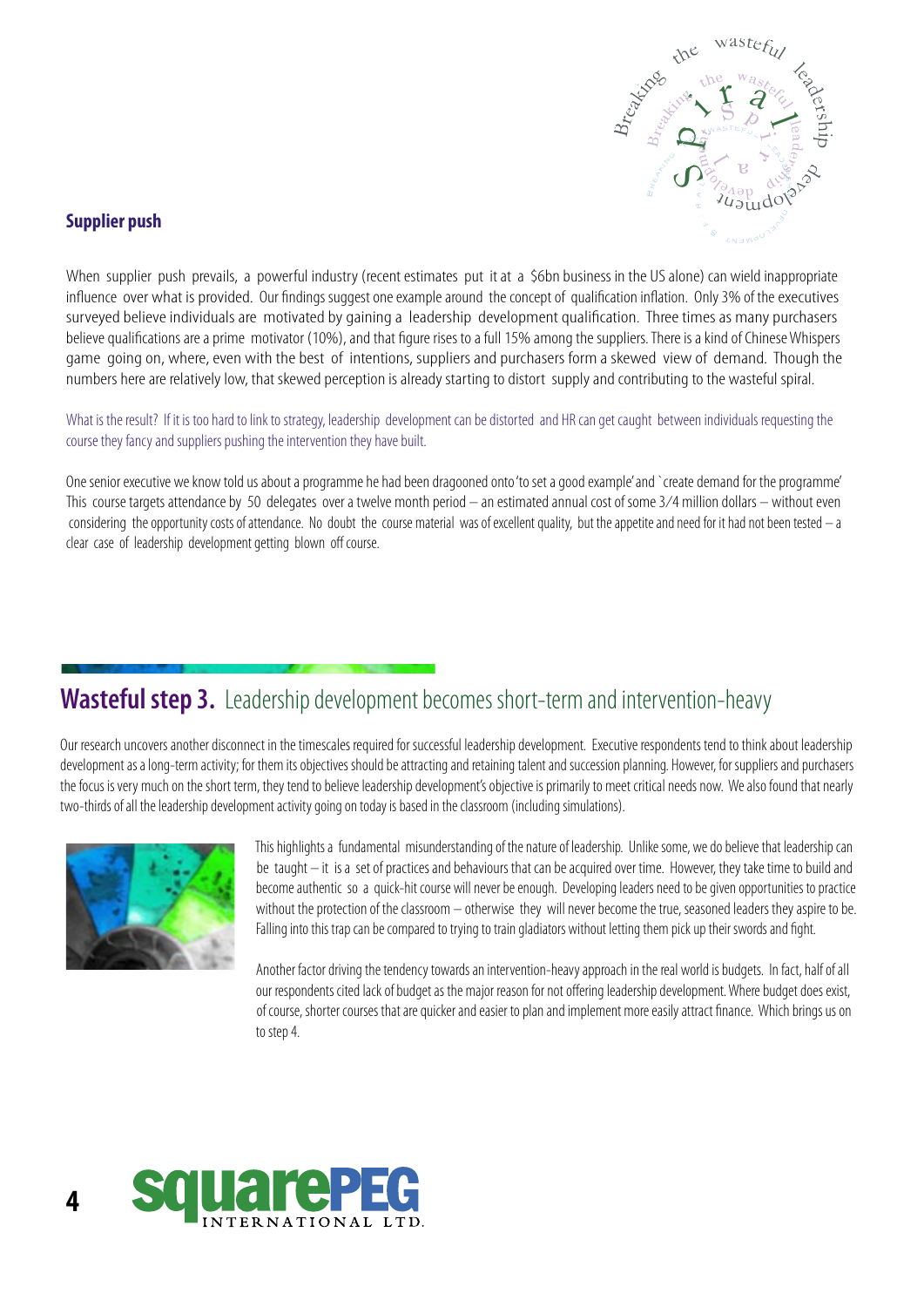## **Wasteful step 4.** Leadership development is inappropriately evaluated

 The short-term focus of many programmes is reflected in the measurement trends we have uncovered. 75% of measurement takes place only in the six months following an event. In addition there is an over-reliance on participant evaluation: in 54% of cases the most frequent means of evaluating a programme was participant feedback immediately on completion. Of course feedback forms can be useful, but by their nature they are subjective and used as a sole evaluation method they will provide an inappropriately shallow measure of success. In this context it's not surprising that bottom line impact hardly got a look-in, only 5% of respondents mentioned it. That's because measuring bottom line impact is tough.



 Even assuming you are clear what your time horizon is, when you are talking about intangibles, how do you put a value on the expected benefit to the organisation over time – let alone start to discount it back to give a net present value? Faced with that kind of challenge a third of organisations will simply give up on developing their leaders if they believe it is too hard to measure the impact of activity. At this stage of the downward spiral the focus can all too easily shift from measuring the value to the organisation to the cost of a programme's input.

## Waseful step 5. Leadership development becomes focused on benefiting individuals more than the organisation

 A final step on the downward spiral is a situation where leadership development efforts benefit the individual more than the organisation. In the real world, of course, individuals will take all that they can get and we often hear tales of woe about the bright star who got her MBA then promptly left to work for the competition. It may be a challenge accurately to calculate the value of leadership development to an organisation but when the recipients walk, it hurts. What can organisations do to retain staff they have developed? CIPD research this year suggests that as many as 70% of employers are still imposing some form of conditionality on financial support for learning. Yet 40% believe that to do so is ineffective. 2



 So this raises the question of whether organisations should build leadership talent at all. We found a number of organisations (14%) that 'expect to hire leaders that can lead' already. During our thought leadership forum clients also demonstrated a sanguine approach to the war for talent; pointing out that 'what goes around comes around'. While they may lose some high performers to the market they can also hire leaders who have been developed to a high level at the expense of the competitors.

 If the leadership development effort is not clearly focused on the organisation's requirements and dovetailing with its wider approach to selection and retention, then the investment may well appear to benefit primarily the individual – with all the attendant risks. And if the investment in leadership is perceived as throwing good money after bad it will be pushed down the corporate agenda, further weakening the credibility of future activities.

 The findings support our hypothesis. The five wasteful steps of the spiral almost never happen sequentially, instead they are both mutually reinforcing and self-perpetuating, combining to make leadership development a continually wasteful endeavour. At rock-bottom the spiral is a depressing place to be and the impact is consistently negative:

- Where leadership development is not aligned to strategy the organisation flounders over time
- Where the organisation lacks control its development needs are not met
- Where there is a short-term focus succession planning suffers
- Where evaluation is inappropriate focus is diverted away from value
- Where individuals are the main beneficiaries organisations waste time and money.

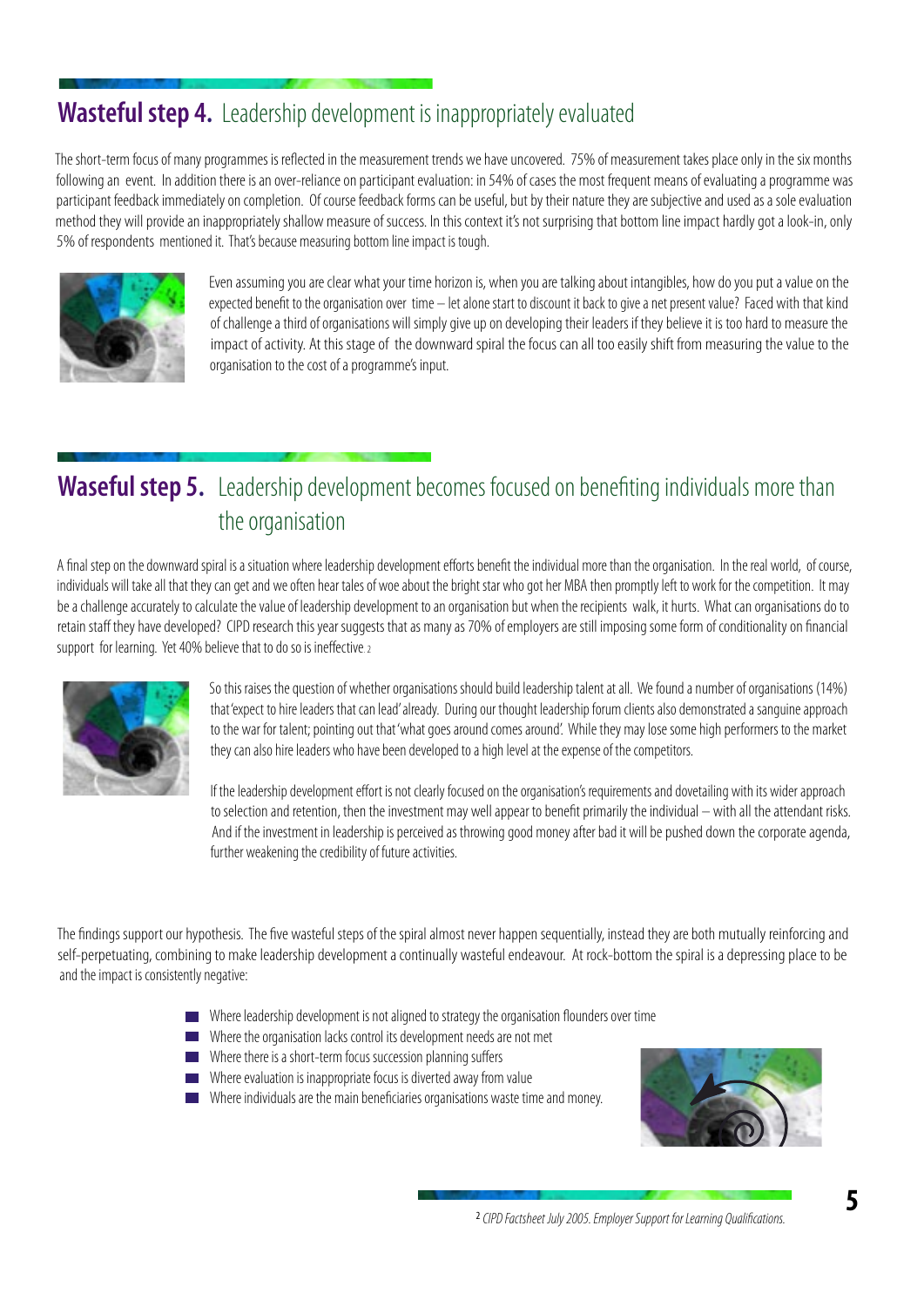# Hypothesis: the spiral can be weakened and broken by...

## **Starting one step at a time**

All that is required to break this wasteful downward spiral is for leadership development to be done differently  $-$  and better  $-$  at "any one" of the five steps. A change at any level in the spiral is likely to reverberate as a positive effect into the other levels. For example lengthening the time horizon of expected benefit alters the measures used in evaluation, shifting the focus from short-term intervention to longer-term programmes. Such a change in thinking may support a stronger link to strategic intent as the business begins to clarify the leadership competencies it will require in its future state.

### **C h a l l e n g i n g t h e s t a t u s q u o**

Challenging the status quo typically provokes emotionally charged responses. These can range from:

 'Leadership development is psycho-babble nonsense' - Many people fail to see the value in leadership development and incline towards writing off further efforts.

**To**

 'Any leadership development activity is a good thing' - Conversely many others believe that there can be no downside to leadership development, and if it keeps people happy there is scarcely a need for change.

To successfully shake the spiral requires an acceptance that neither position is necessarily tenable, nor a justification for inaction.

#### **B u i l d i n g m o m e n t u m**

But to create sustained improvement the objective is a change in "each one" of the five steps. The implication is a more holistic approach to leadership development, demanding a significant shift in thinking, activity and energy levels – climbing upstairs takes much more effort than tumbling down. The final prong of our hypothesis looks at how that can be achieved.

# Hypothesis: investment in leadership development can drive value if...

## **Upward step 1.** Leadership development is treated as a business strategy enabler

Effective leadership development is about equipping the business to achieve its goals – current and future. But as we have seen, strategy itself is not fixed because the world doesn't stand still. Leadership development efforts need to have a built-in flexibility and future focus; looking ahead to define what is to be nurtured in the present.



## **Battleship diagnostics**

 If the notion that leadership development should align with strategy is conceptually compelling and inarguable but simply not operationally relevant, what then?

 New work from Berkeley Consulting Group, our associate firm in Canada, goes some way to addressing this tough question. Still in its infancy, the concept has been nick-named Battleship Diagnostics after the board game of trial and error, premised on locating the opponent's battleships plotted on a grid. A player may correctly guess a grid reference of one ship and be rewarded by the call 'hit', however from his single reference point he has no way of knowing in what direction the rest of the craft lies or indeed what kind of vessel it is. Our developing approach is to adopt similar tactics in both identifying emergent strategy and inferring leadership development requirements. In this model a constant round of intelligence gathering, assessment, testing, refining and evaluation means strategy is developed in execution – strategy and execution are no longer separate undertakings.

## **Leadership capacity**

 In this context it swiftly becomes clear that organisations would do well to build broader leadership capacity in their chosen areas. Part of that capacity is itself the ability to develop strategy in real-time (or to play better battleships). For that the concept of Learning Quotient (LQ) - the ability to learn and to pass on learning - may be a key measure. When leadership capacity is the aim then this is best fostered in units throughout the organisation; helping groups and teams to work and learn better rather than concentrating efforts on a handful of high potentials.

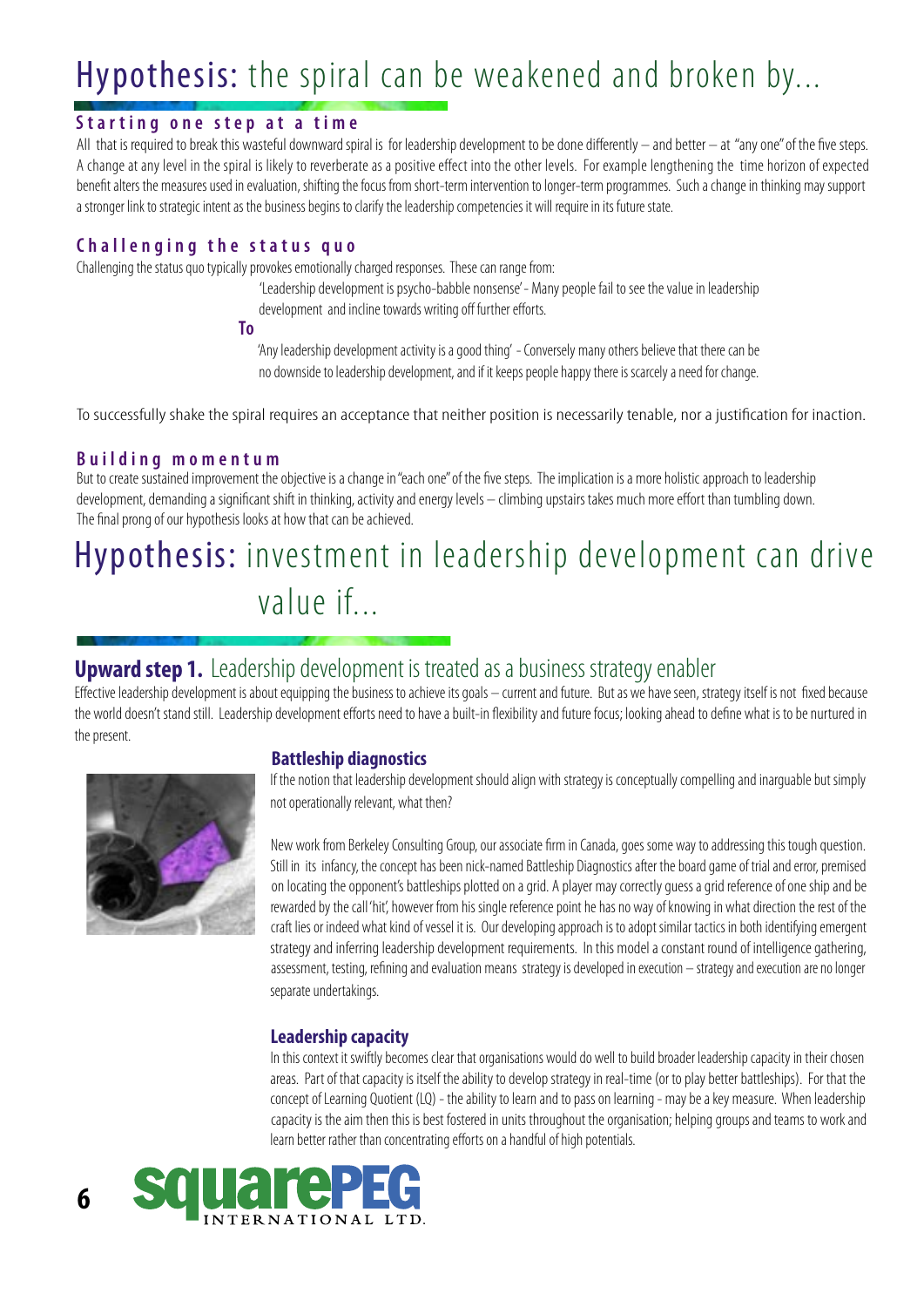## **Upward step 2.** The organisation is in the driving seat

When the organisation takes control of leadership development, strategy or strategic capacity become the touchstone for evaluating requests and offers from previously over-powerful individuals and suppliers.



## **Tough decisions**

 But if the organisation is in the driving seat someone has to be at the wheel. Taking control of this area is painful and requires tough decisions. If leadership development is truly to support succession planning for instance, then it needs to include an element of streaming. That means that not all shall have prizes and some individuals will feel disappointed as a result. Likewise if sending people on courses in the past has been a way of avoiding tough conversations about performance, then when leadership development efforts are focused and those conversations start happening it's going to be tough.

 To take control of leadership development successfully requires rigorous and regular reviews of talent (which may mean establishing a culture of confidential discussion and a process of impartial assessment). This in turn should be supported by a reward system that is aligned to encourage grooming and the development of leadership talent. A robust leadership development effort will resist the distractions of individuals and suppliers.

## **Upward step 3.** The focus is on active learning

Our belief that active learning is key to successful leadership development was strongly supported by our survey findings and client review team. Participants were asked what had been 'absolutely essential' in their own development and the overwhelming response was in favour of active learning factors such as 'authority and responsibility' and 'being thrown in at the deep-end'. It's no surprise that learning-by-doing is so highly rated, what is striking is that 63% of all leadership development continues to be classroom based.



The Centre for Creative Leadership refers to leadership development as a three stage process that provides a good framework for our thinking about active learning: 3

#### **1 . A s s e s s m e n t**

 Seeking a snapshot of current capability. Following the Battleships model this becomes a series of snapshots from differing angles producing a dynamic and multi-dimensional assessment.

#### **2 . C h a l l e n g e**

 Providing the catalyst for individuals' development. The catalyst might be a one-off course, an event or a longer-term stretch role or project assignment.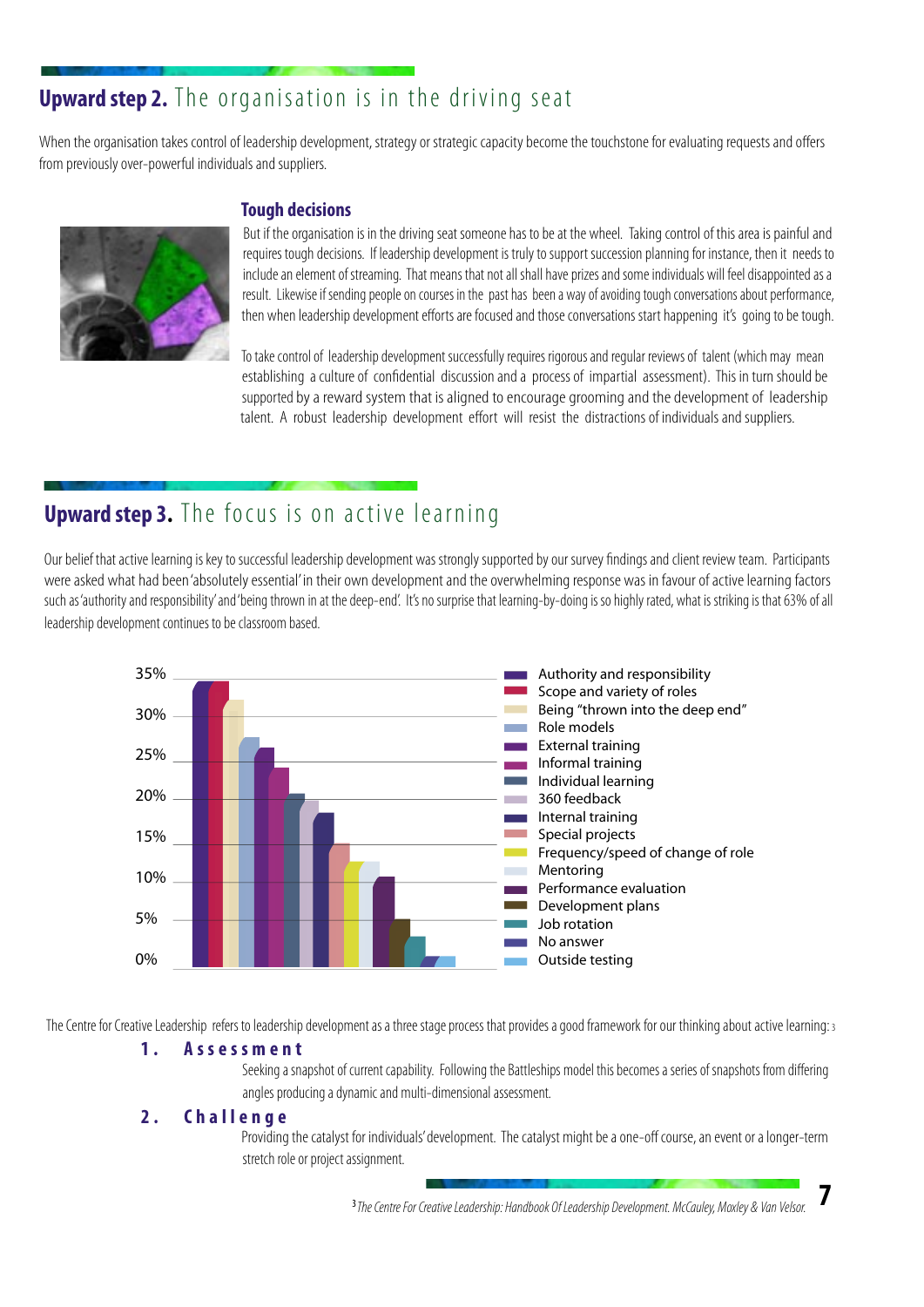Getting the challenge stage right means moving people out of their comfort zone – but not into panic mode. Active learning is uncomfortable: that's the whole point, and it should be a means of re-creating the white-water raft experience of all those outward bound courses within the context of the day to-day work environment. Done well, the creation of a leadership cadre in-waiting will impact emerging strategy, grow LQ and strengthen the virtuous circle. It may also build some positive leadership tension and competition.

#### **3 . S u p p o r t**



 Supporting leaders-in-training means giving them the tools, the resources and the latitude to take the risks they need to develop – all of which takes time. That support may take the form of an internal mentoring network or an external coach for example, but its aim is to allow the gladiator to flex his muscles.

When leadership development is viewed as a long-term undertaking the emphasis is on the evolution of individuals rather than on specific "events" . In light of this we prefer long-haul programmes to 'interventions', particularly if those programmes operate on a pick 'n' mix basis - allowing the organisation and individuals to blend the right activities over time in support of long-term development goals. Of course, there will be quick wins along the way, but developing true leaders takes time – a concept at odds with recent trends.

#### **Shifting the short-term mind-set**

Anecdotal evidence from head-hunters indicates that many employers are simply not prepared to take a long-term view these days. The last few yearshave seen a fundamental mind shift away from stability and forward planning, resulting in an expectation that employees should be able to hit the ground running. Doug Ross, Square Peg International Managing Director and founding co-author of Watson Wyatt's Human Capital Index points out ashifting trend. "A few years back there was clearly higher value for employers in buying talent rather than building it. These days the evidence points to a more balanced approach paying dividends". Firms that fill roughly half of their non-entry level positions internally had a three year total return to shareholders of 56%

## Upward step 4. A p p r o p riate evaluation

Step 4 mirrors its opposite number on the wasteful spiral and concerns the appropriate use of evaluation. Here our watchword is 'pragmatics before mathematics'.



## Tracking performance

 Notwithstanding the popularity of participant feedback, our research encouragingly showed that the second most frequently used method of evaluating leadership development success was 'individual performance as tracked in personal development plans'. We were heartened to see this item take the no.2 slot but disappointed that it received only half as many votes as participant feedback.

## ROI red herring

 According to our participants, nominal and actual cost of leadership development activity is hardly ever used as a success measure. Nevertheless, any sophisticated calculation methodology for evaluating leadership development is likely to be premised on assumptions around cost. We are uncomfortable with this per se in that it undermines the concept of organisational value.

<sup>4</sup> Human Capital Index 2005. Watson Wyatt Worldwide. The Human capital Index uses Total Returns to Shareholders as one of its measures. This is calculated as the change in a company's shareprice over a period of time plus dividends and is expressed as a plus or minus percentage of the share's opening value.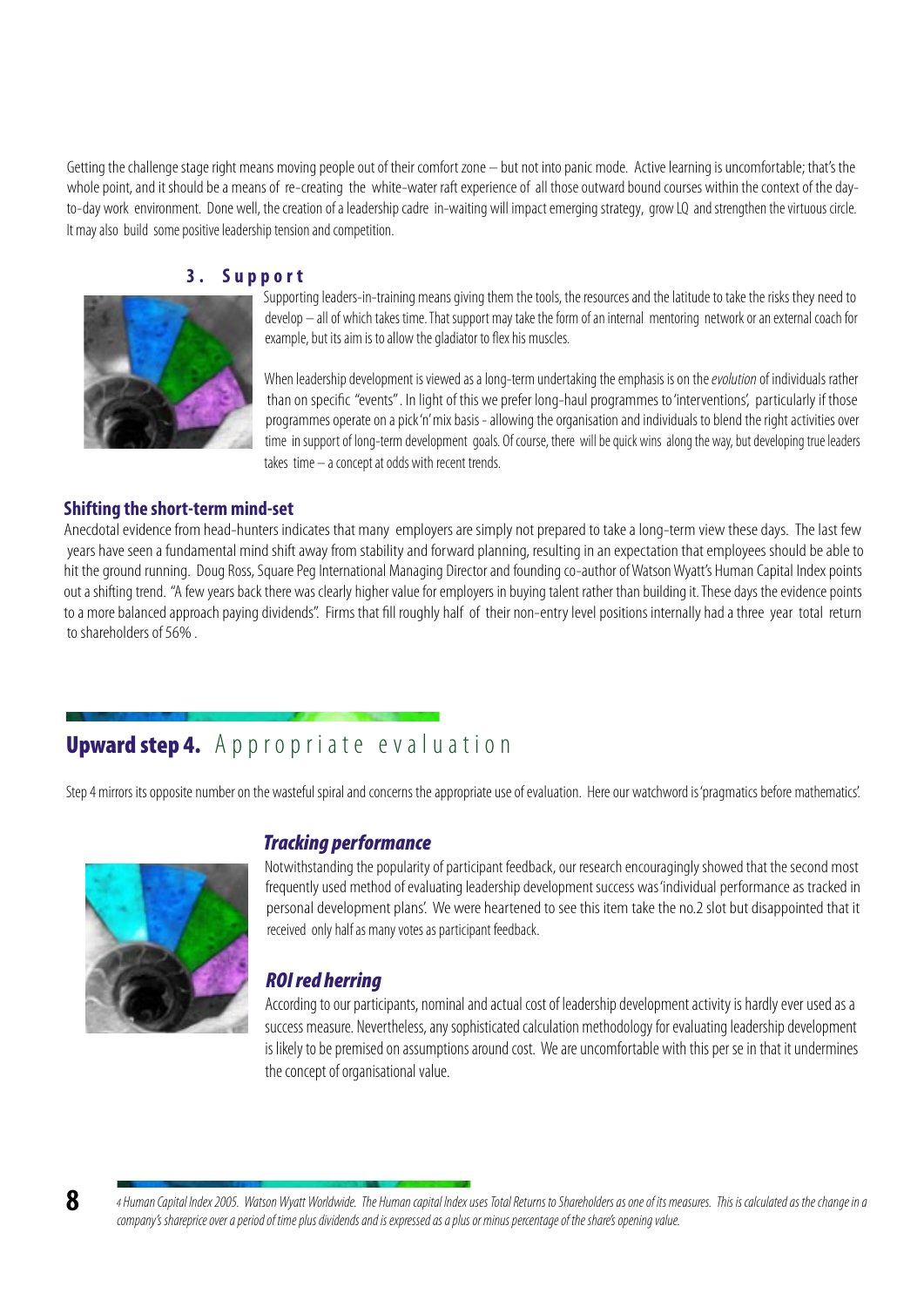

With that in mind we at Square Peg wonder whether measuring the return on investment of leadership development really is the Holy Grail it is often made out tobe. Might it be a red herring? Could we more usefully consider leadership development as risk management, a means of averting disaster?

Rather than complex monitoring and cost-based calculations we recommend asking some more fundamental and hard-hitting questions such as: How is this activity helping us to achieve our goals (increase revenues, decrease costs or manage risks)? How is this activity helping us to operationalise strategy? Are we clear what the time horizons of our expectations are? Are we recalibrating those expectations periodically?

## Upward step 5. Shared responsibility

Given the implications for the business of getting leadership development right (and wrong) and the focus on active learning, it is inescapable that leadership development should be a shared enterprise between:



#### **Existing leaders –** CEOs and their teams

 This does not mean delivering an opening address at the leadership away-day, this means fostering a culture of grooming excellence, creating opportunities for stretch assignments and learning-by-doing, allowing people to try, experiment and importantly, fail in their attempts to become better leaders.

#### **Human Resources teams –** traditionally the owners of this area

 HR takes the initiative to ensure leadership development efforts meet the needs of the business and that the other parties in the equation are engaged at an appropriate level. In successful endeavours HR also takes a strong lead on the processes required to support the culture of grooming excellence, such as review and reward systems.

 **Individuals –** truly developing oneself as a leader demands far more than creating a personal development plan, attending courses and ticking boxes. Nor is it about 'getting in touch with yourself'. The aim is to prepare people to lead, so that the organisation can achieve its goals. How can we make leadership developmenta trulyshared undertaking? Traditionally HR teams have been fairly well engaged with the issue, it is the engagement of individuals and existing leaders that may take some additional effort.

One way of grabbing attention might be to start talking about and accounting for leadership development as a profit and loss item, that is to say, as a cost of doing business, of equipping Ms Jones to do her job, rather than as a balance sheet item, an investment in assets. It is an idea guaranteed to stimulate some robust debate and one Square Peg will continue to investigate.

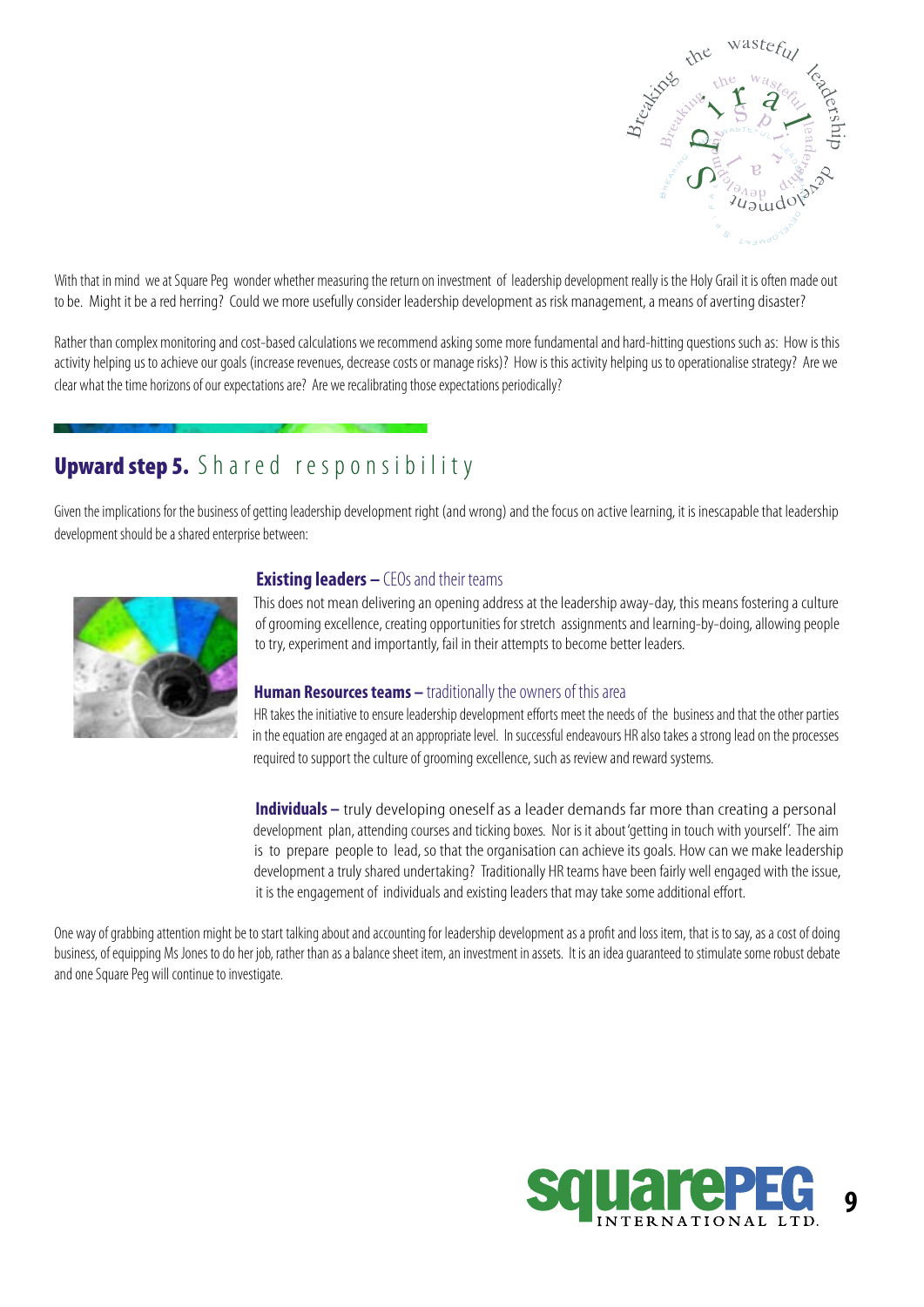## **A** call to action

Our research, global thought leadership forum and input from our client review team all support our hypothesis of a wasteful leadership development spiral. Our work identifies a number of steps to reverse imprudent investment in leadership and challenges the paradigm of aligning leadership to strategy.

There are no magic answers, but with a simple, common-sense approach organisations can stop throwing good money after bad and ensure leadership development not only maximises the use of organisational resources but also drives future growth and success.

## **We challenge organisations to immediately take the initiative to stop the downward spiral and invest in steps to create an upward virtuous cycle.**



## **About Square Peg International Ltd.**

Square Peg is an international boutique consulting practice that provides an integrating force in the alignment and effectiveness of organistions. Our services are based on the interrelationship between business strategy, leadership and HR - our focus is to help clients improve performance and drive value.

As business consultants focused on the people side of change, we support clients managing a variety of enterprise-wide changes such as M&As, establishing new mandates, and meeting new expectations.

We maximise productivity, performance and morale and drive value by accelerating results, ensuring their quality, and measuring their impact. From our offices in the UK and North America we assist companies to capture the full value of their investment in people.

## **About the author**

Phoebe Dunn is a Square Peg International Senior Consultant with a diverse background of line leadership roles in strategic planning, research and customer relationship management. Her cross-cultural business experience in Japan, Europe and Africa is complemented by her training as a linguist. Phoebe focuses her attention on supporting Square Peg clients in the areas of Strategy, Leadership and the People side of change – including project design and management and executive coaching.

## phoebe.dunn@squarepegint.com